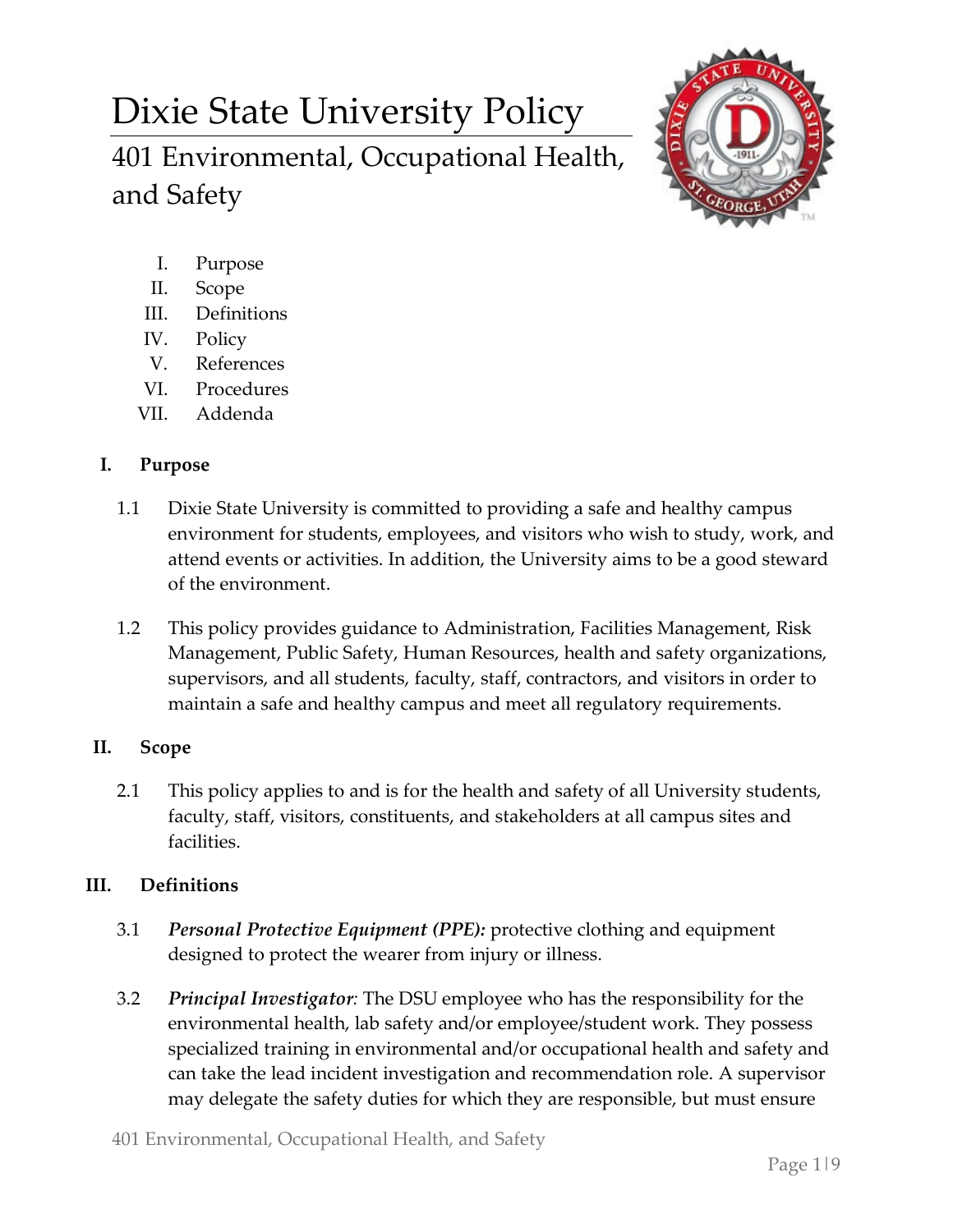delegated duties are performed and obligations met.

## **IV. Policy**

- 4.1 Safety is the responsibility of all university students, faculty, staff, visitors, constituents, and stakeholders.
- 4.2 Each individual is expected to comply with federal and state environmental and occupational health and safety laws, regulations, DSU policy, and safety procedures; utilize appropriate Personal Protective Equipment (PPE); complete appropriate safety trainings; and perform work in a safe and conscientious manner.
- 4.3 DSU employees shall report environmental and occupational hazards to immediate supervisor(s) and established incident-reporting systems, processes, and applicable department personnel.

Examples include, but are not limited to, the following departments and reporting systems:

- 4.3.1. Risk Management and Safety
- 4.3.2. General Counsel
- 4.3.3. Compliance Office/Title IX
- 4.3.4. Campus Police
- 4.3.5. Facilities Management
- 4.3.6. Human Resources
- 4.3.7. The Health and Wellness Center
- 4.3.8. The Silent Whistleblower Hotline

#### 4.4 Responsibilities

- 4.4.1. Individuals (students, employees, visitors and guests)
	- 4.4.1.1. Safety is the responsibility of each and every person at the University.
	- 4.4.1.2. All members of the DSU community are individually and collectively the owners of safety and share the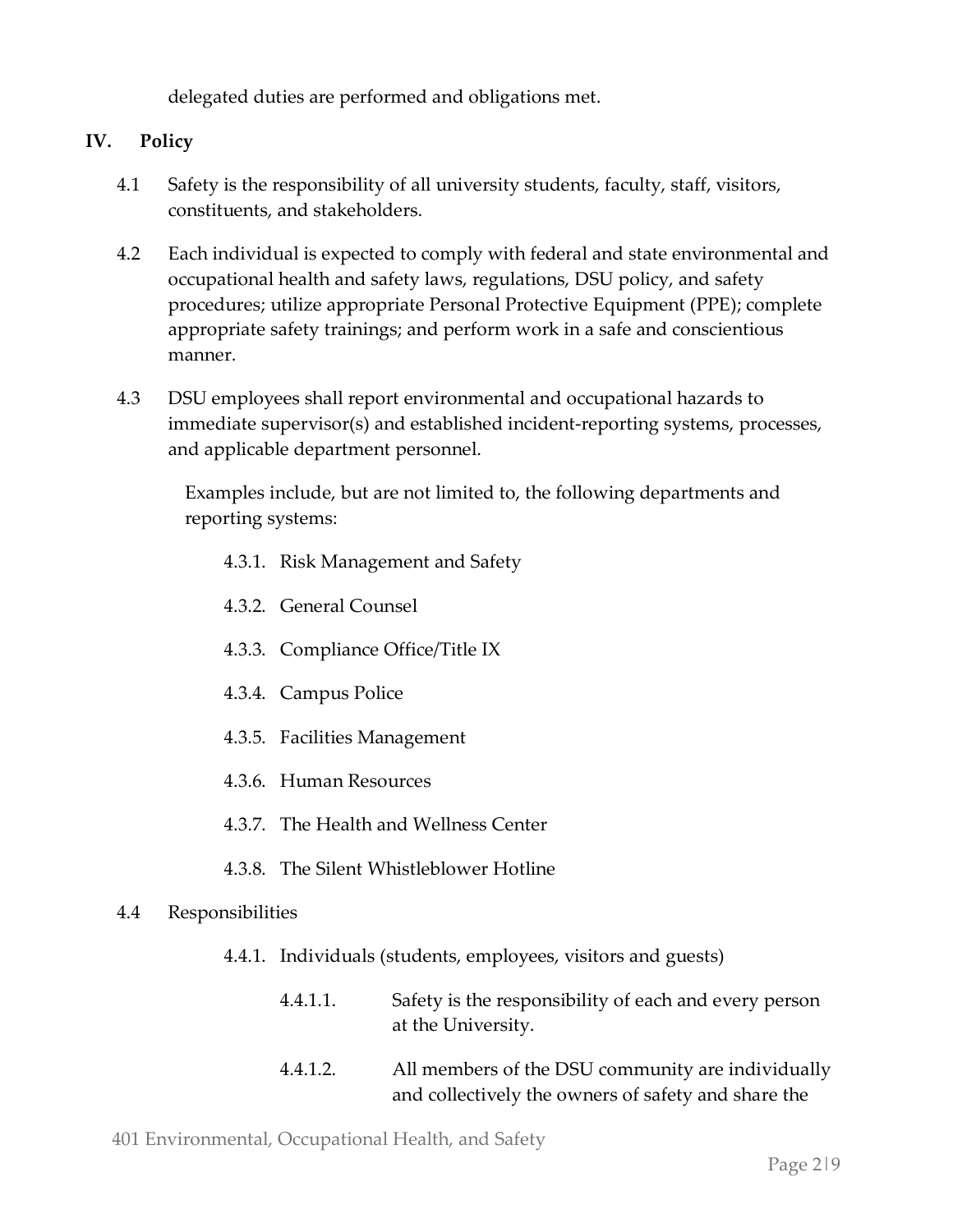responsibility to provide and maintain a safe and healthy environment.

- 4.4.1.3. Each individual is expected to act to promote the occupational health and safety of self, coworkers, fellow students, and all others at the University.
- 4.4.1.4. DSU employees are required to undergo basic hazards recognition and safety protection training within two weeks of employment.
- 4.4.1.5. Intermediate to advanced training, based on job classification and responsibilities, should be completed as soon as reasonably possible.

#### 4.4.2. Supervisors

4.4.2.1. Supervisors are responsible for knowing and complying with all applicable general health and safety regulations and policies within their industry and/or area of work.

#### 4.4.3. Department Leaders

- 4.4.3.1. Deans, Chairs, Executive Directors, Directors, and Department Heads are charged with ensuring organizational compliance with regulations and University policies to maintain a healthful and safe environment for all personnel.
- 4.4.3.2. Department leaders are expected to take appropriate action, identify hazards, and address identified issues of non-compliance in a timely manner.

#### 4.4.4. Administrative Oversight

4.4.4.1. University administrators shall be responsible for the support, implementation, and oversight of health and safety policies.

#### 4.4.5. Laboratory Technicians and Principal Investigators

4.4.5.1. Laboratory technicians are responsible for complying with all State and Federal regulations when using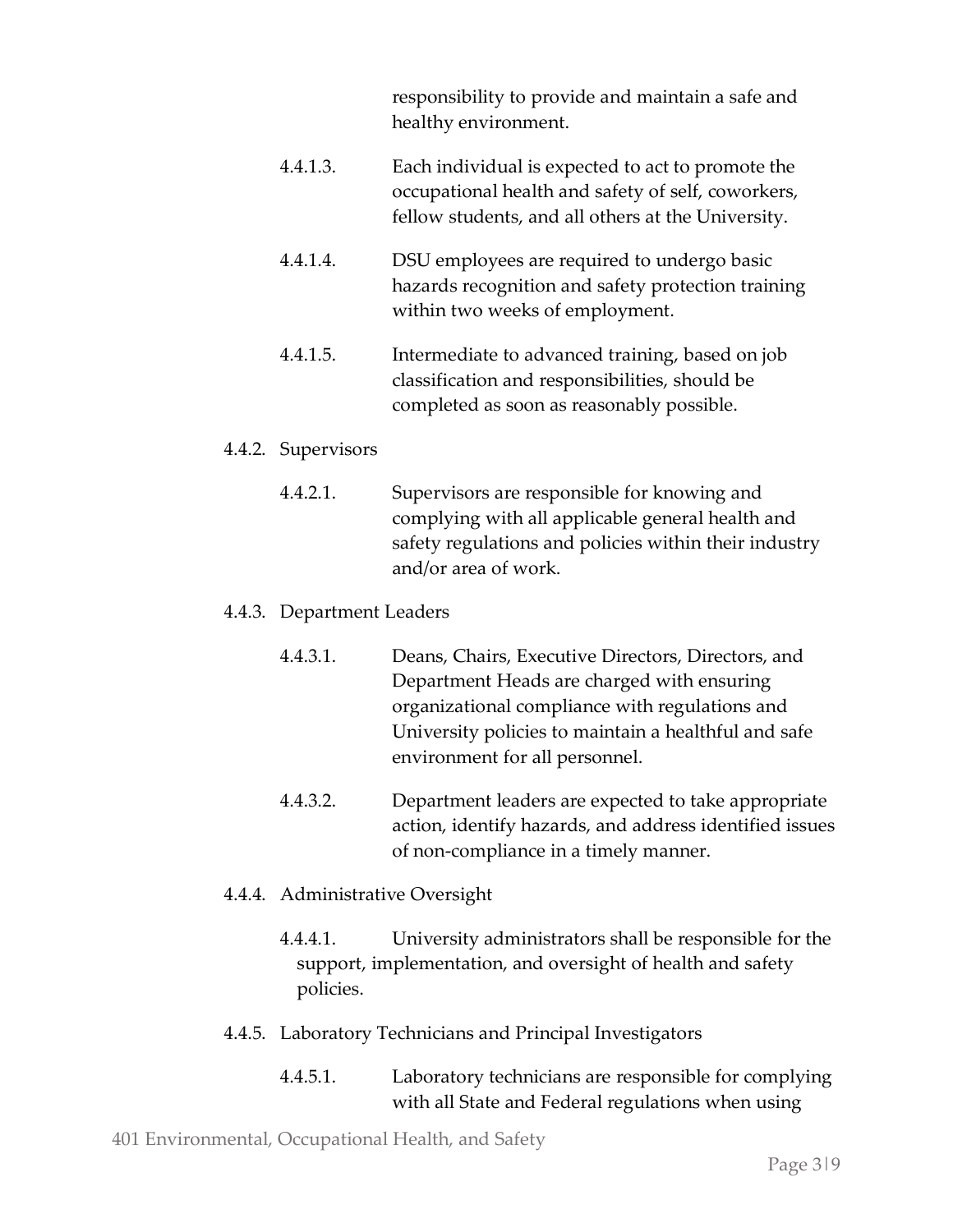DSU laboratories and while visiting off-site laboratories.

- 4.4.5.2. Laboratory technicians will abide by DSU policies and maintain a safe laboratory for all users.
- 4.4.5.3. Laboratory technicians are responsible for reporting any deficiencies or incidents to their supervisor, applicable parties, and the Principal Investigator.
- 4.4.5.4. The Principal Investigator is responsible for working with the laboratory technician and other University authorities to investigate and document any safety deficiencies or incidents.

#### 4.4.6. Independent Contractors

- 4.4.6.1. Each independent contractor or sub-contractor is responsible for understanding and adhering to this and other University policies, procedures, and guidelines.
- 4.4.6.2. Each independent contractor is responsible for complying with University officials who are acting in their designated capacity and with all relevant regulations over which they maintain control.

#### 4.4.7. Risk Management and Safety Committee

- 4.4.7.1. The Risk Management and Safety Committee is charged with promoting a safe campus environment while protecting the State of Utah and the University from liability and monetary loss due to property damage or theft.
- 4.4.7.2. The Committee will work to reduce risk in our buildings and grounds, as well as injury to our students, faculty, staff, and other campus visitors.
- 4.4.7.3. The Committee will be composed of representatives from across campus, including but not limited to the following areas:

#### 4.4.7.3.1. Risk Management and Safety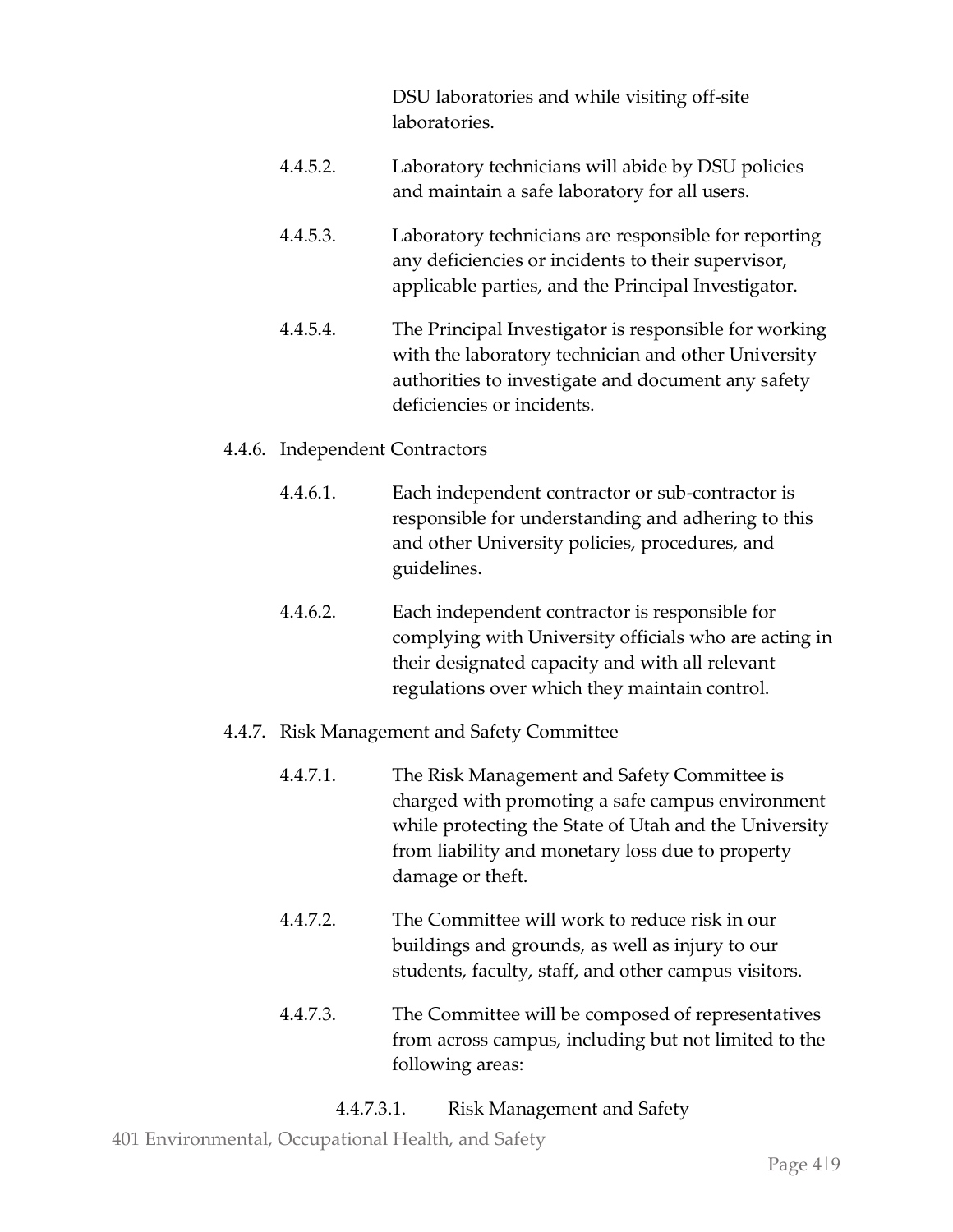| 4.4.7.3.2.  | <b>General Counsel</b>                                                      |
|-------------|-----------------------------------------------------------------------------|
| 4.4.7.3.3.  | Housing                                                                     |
| 4.4.7.3.4.  | Athletics                                                                   |
| 4.4.7.3.5.  | Lab Management                                                              |
| 4.4.7.3.6.  | College of the Arts (Technical Theatre)                                     |
| 4.4.7.3.7.  | EMS program                                                                 |
| 4.4.7.3.8.  | <b>Dining Services</b>                                                      |
| 4.4.7.3.9.  | <b>Human Resources</b>                                                      |
| 4.4.7.3.10. | Department of Public Safety                                                 |
| 4.4.7.3.11. | Disabilities Resource Center                                                |
| 4.4.7.3.12. | Student Leadership and Involvement                                          |
| 4.4.7.3.13. | <b>DSUSA</b>                                                                |
| 4.4.7.3.14. | <b>Event Services</b>                                                       |
| 4.4.7.3.15. | <b>Facilities Management</b>                                                |
| 4.4.7.3.16. | <b>Chemistry and Physics Faculty</b>                                        |
| 4.4.7.3.17. | Other areas as assigned by the Vice President<br>of Administrative Affairs. |
|             |                                                                             |

### 4.4.8. Risk Management and Safety Department

- 4.4.8.1. The Risk Management and Safety Department will provide the following:
	- 4.4.8.1.1. risk assessment,
	- 4.4.8.1.2. insurance services,
	- 4.4.8.1.3. community education,
	- 4.4.8.1.4. emergency management,

4.4.8.1.5. incident/hazard identification,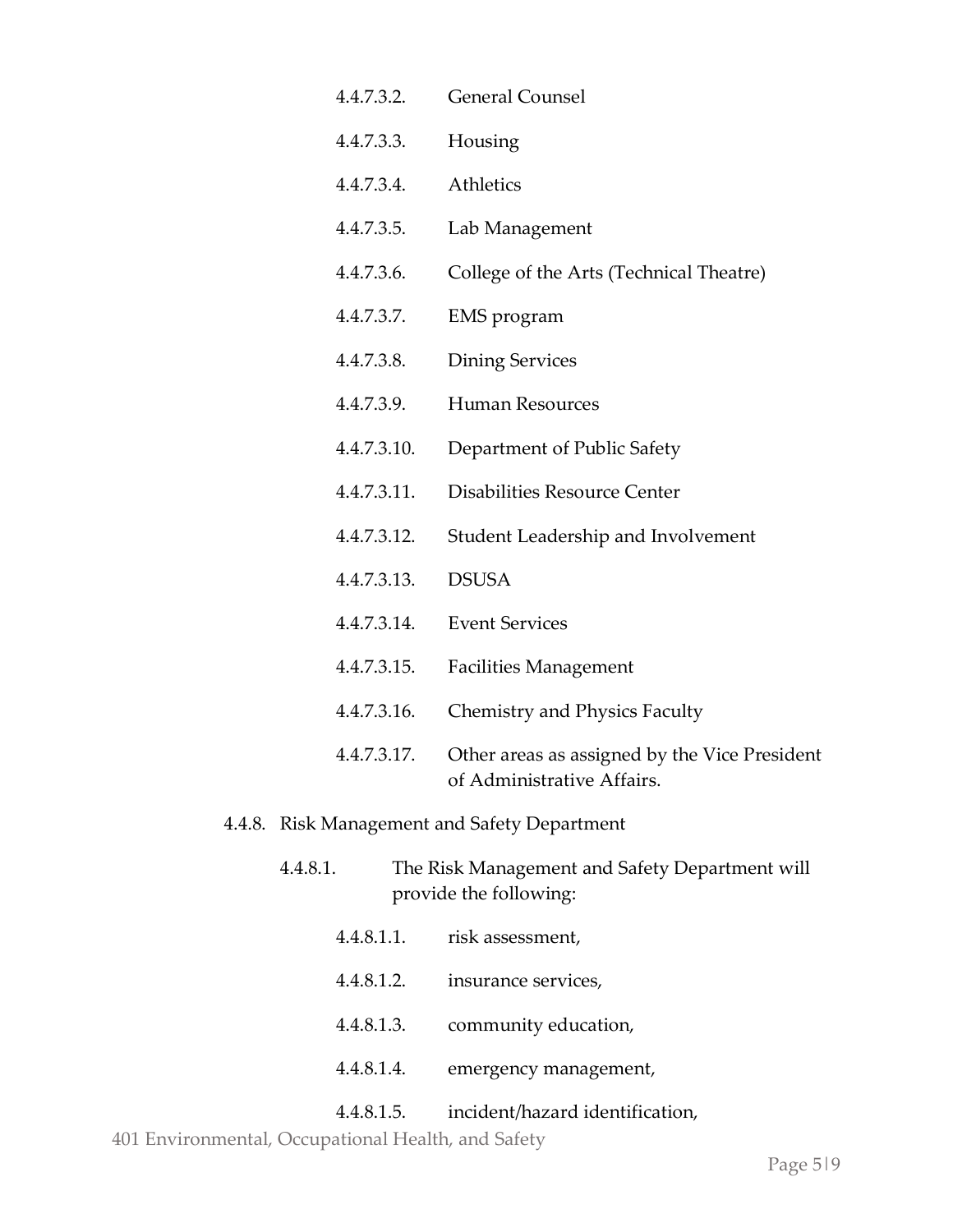| 4.4.8.1.6. | investigations and correction actions,        |
|------------|-----------------------------------------------|
| 4.4.8.1.7. | fire and life safety prevention and training. |

## 4.4.9. Department of Public Safety

- 4.4.9.1. The Department of Public Safety will provide services, including but not limited to, the following:
	- 4.4.9.1.1. police and security services, 4.4.9.1.2. crime enforcement, 4.4.9.1.3. prevention, 4.4.9.1.4. education, 4.4.9.1.5. physical building security, 4.4.9.1.6. traffic enforcement, 4.4.9.1.7. emergency alerts, 4.4.9.1.8. security escorts, 4.4.9.1.9. lockouts, 4.4.9.1.10. jumpstarts, and 4.4.9.1.11. lost and found.
- 4.4.10. General Counsel: General Counsel will provide, including but not limited to, the following: training, guidance, and oversight of legal compliance with federal and state laws, including health and safety regulatory requirements.
- 4.4.11. Facilities Management: Facilities Management will operate, maintain, and improve campus facilities by providing a safe, clean, attractive, and friendly environment.
- 4.4.12. Human Resources: Human Resources will provide general employee training and workers compensation programming and documentation.
- 401 Environmental, Occupational Health, and Safety 4.5 The following occupational, industrial, environmental health and safety assessments, inspections, training, and audits will be performed, as necessary: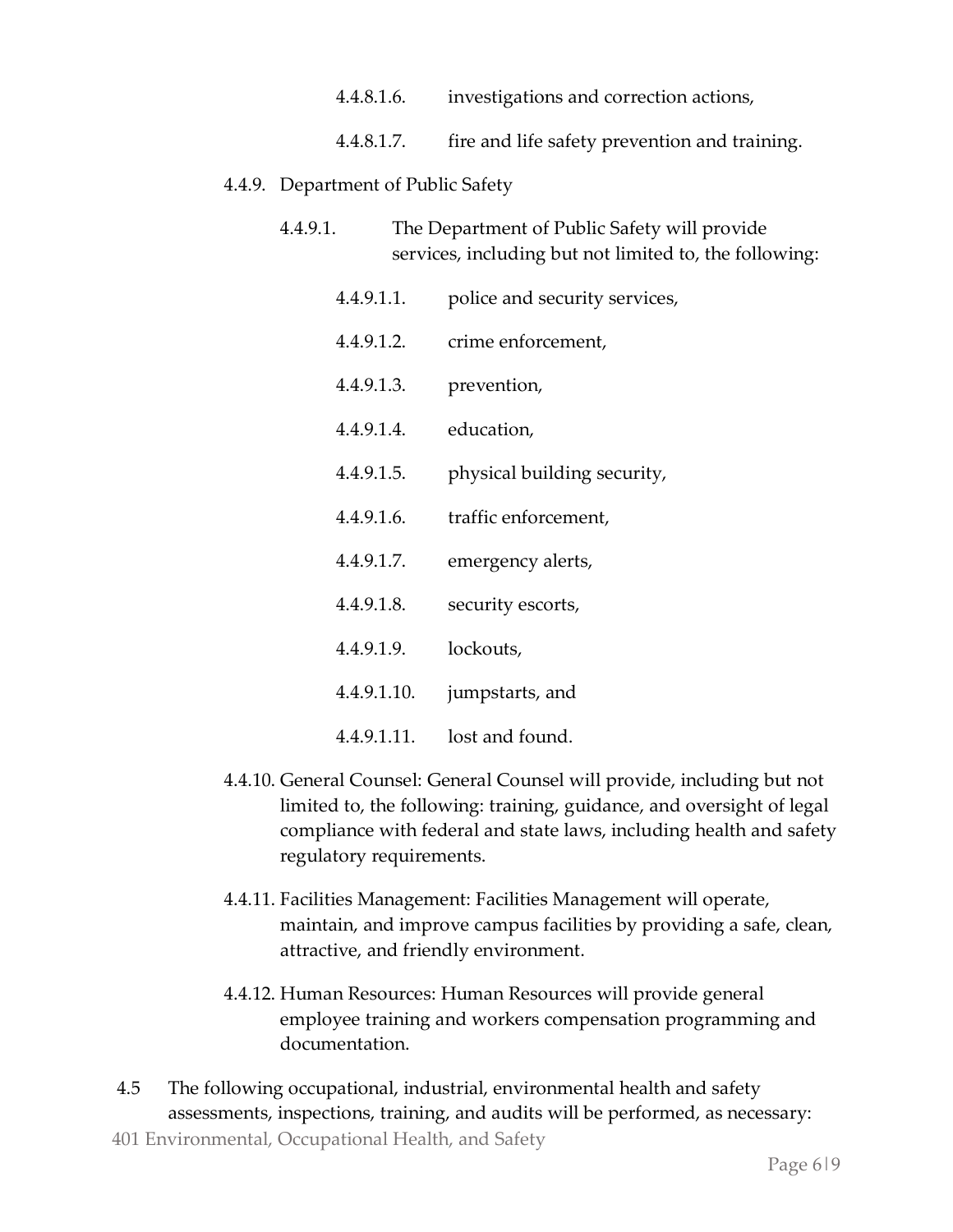- 4.5.1. Annual State of Utah Risk Management Self Inspection
- 4.5.2. Incident/Injury/Hazard Reporting
- 4.5.3. Online Compliance Training
- 4.5.4. Department Training
- 4.5.5. Fire and Life Safety System inspection, maintenance, and testing
- 4.5.6. General emergency preparedness and safety programming
- 4.6 Enforcement Authority
	- 4.6.1. The following departments and/or personnel have the authority to implement improvement action plans consistent with the policy:
		- 4.6.1.1. Supervisors,
		- 4.6.1.2. Department leaders,
		- 4.6.1.3. Risk Management and Safety (Risk Manager, Health/Safety Officer, and Fire Marshal),
		- 4.6.1.4. Public Safety (Chief or Designee),
		- 4.6.1.5. General Counsel (General Counsel, General Compliance Manger)
		- 4.6.1.6. Facilities Management (Executive Director)
		- 4.6.1.7. Vice President for Administrative Affairs
	- 4.6.2. In consultation with the above listed professionals, the University President may order the suspension, restriction, and closure of University facilities in the event of regulatory violations, liability risk, and/or imminent danger to the health, safety, or welfare of persons and property.
- 4.7 Sanctions: Violations of this policy may result in disciplinary measures and/or actions including and up to termination in accordance with University Policy.

#### **V. References**

5.1 Environmental Protection Agency (EPA) Clean Air, Clean Water and Toxic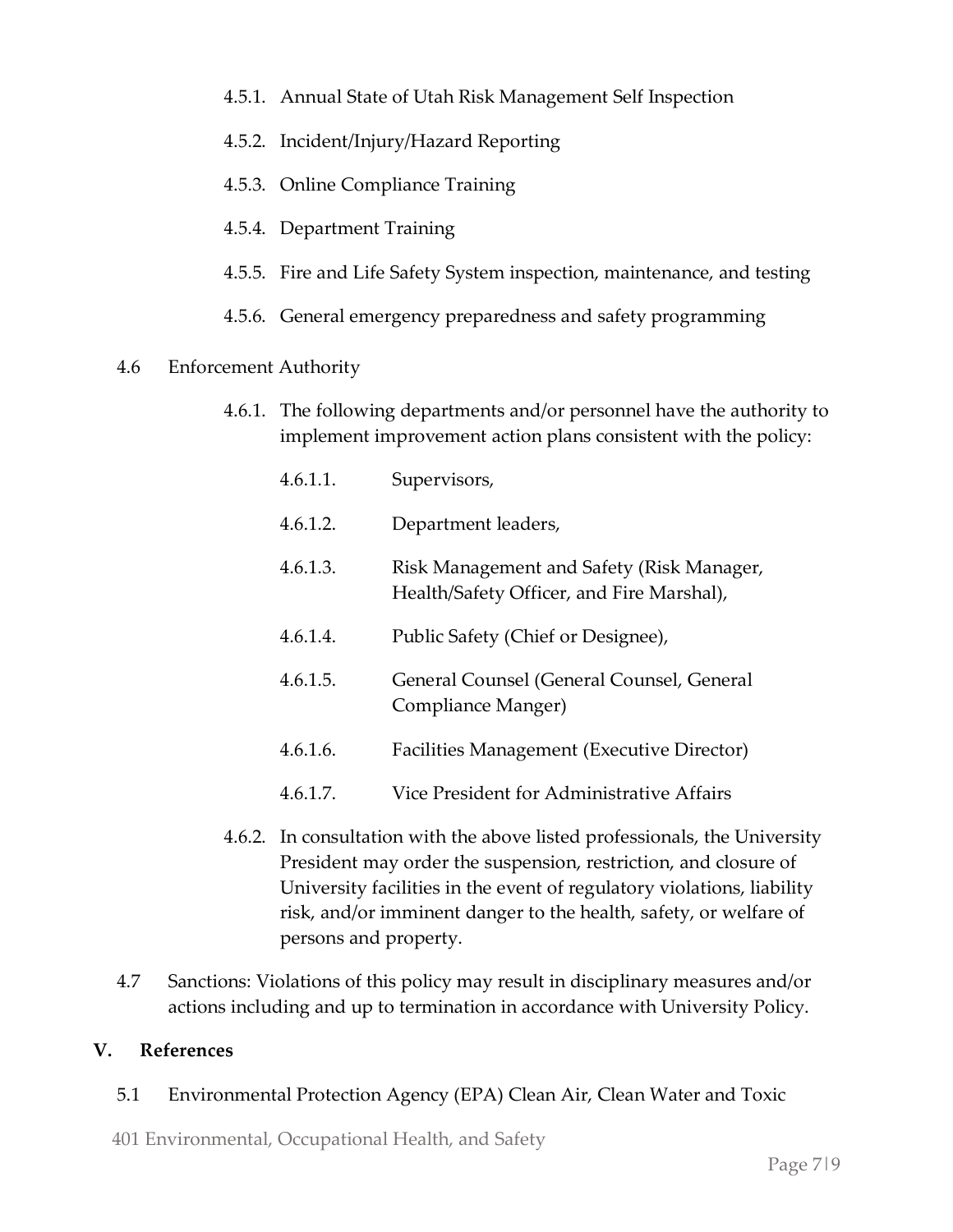Substance Control Acts

- 5.2 Federal Occupational Safety and Health (OSHA) Act of 1970
- 5.3 OSHA General Industry 29 Code of Federal Regulations 1910
- 5.4 NFPA 101 Life Safety Code
- 5.5 Utah Administrative Code Title R614 and Rule R-710
- 5.6 Utah Fire Code Act Title 15A Chapter 5 (IFC)
- 5.7 Utah Occupational Safety and Health Act and Plan
- 5.8 Utah Prevention and Safety Act 53-7

#### **VI. Procedures**

- 6.1 Specific Health and Safety procedures shall be found on file and/or on the websites of the University's individual colleges and departments that fall under this policy. The Risk Management and Safety Department(s) may also hold them on file and and/or on their website. These include, but are not limited to, the following:
	- 6.1.1. Asbestos and Lead Management
	- 6.1.2. Blood Borne Pathogen Control and Repotting Plan (BBP)
	- 6.1.3. Confined Space Permit Operation (Excavation)
	- 6.1.4. Compressed Gas and Air Equipment Use
	- 6.1.5. Drones
	- 6.1.6. Environmental and Industrial Hygiene
	- 6.1.7. Air and Water Quality
	- 6.1.8. Operation and Construction (Fire and Special Event) Permitting
	- 6.1.9. Fire Alarm and Response Plan
	- 6.1.10. General Occupational Safety and Environmental Health Control for employees and independent contractor operations:
		- 6.1.10.1. Walking/Working Surfaces,